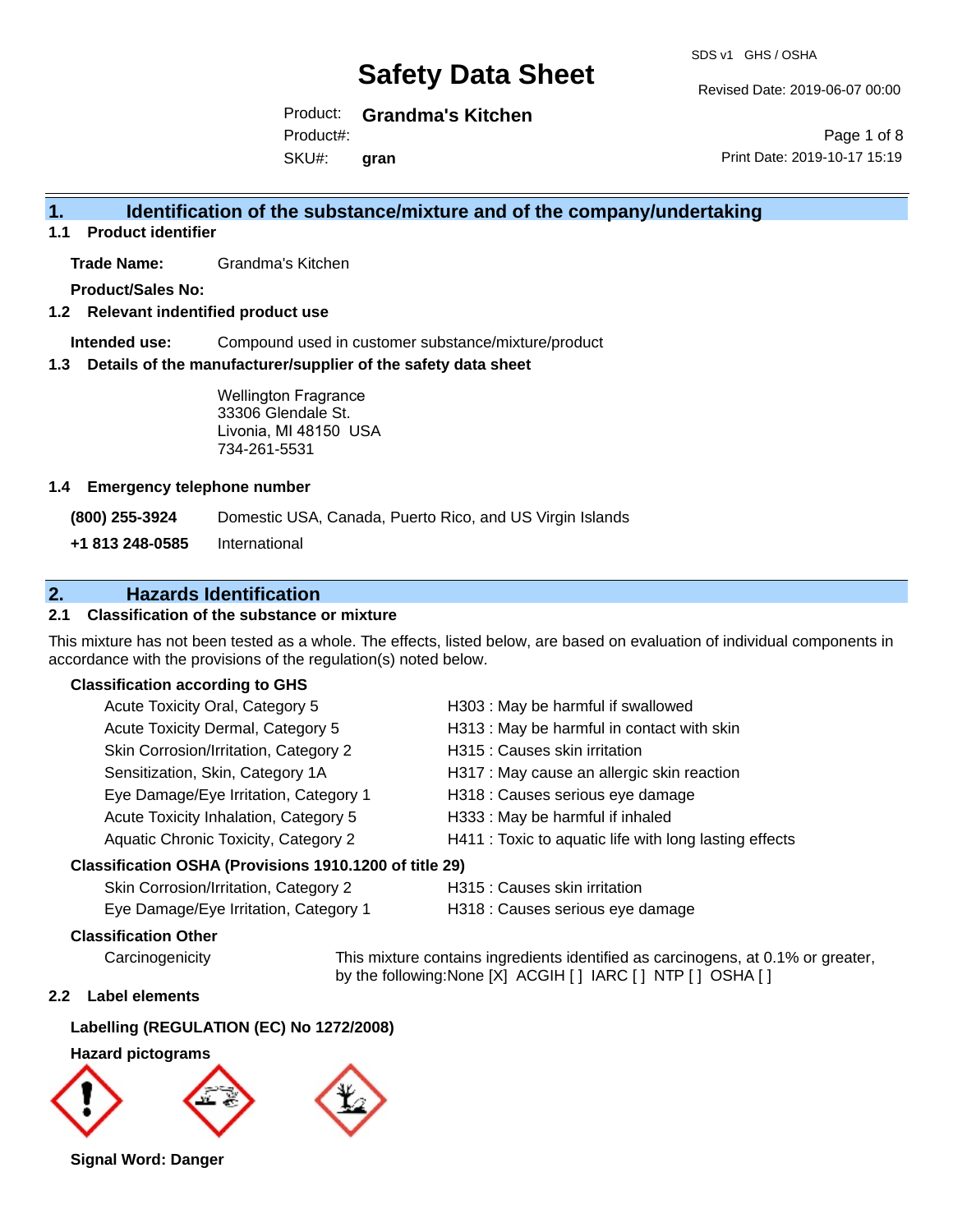SDS v1 GHS / OSHA

#### Revised Date: 2019-06-07 00:00

#### Product: **Grandma's Kitchen**

SKU#: Product#: **gran**

Page 2 of 8 Print Date: 2019-10-17 15:19

| <b>Hazard statments</b>         |                                                                                                                                  |
|---------------------------------|----------------------------------------------------------------------------------------------------------------------------------|
| H303                            | May be harmful if swallowed                                                                                                      |
| H313                            | May be harmful in contact with skin                                                                                              |
| H315                            | Causes skin irritation                                                                                                           |
| H317                            | May cause an allergic skin reaction                                                                                              |
| H318                            | Causes serious eye damage                                                                                                        |
| H333                            | May be harmful if inhaled                                                                                                        |
| H411                            | Toxic to aquatic life with long lasting effects                                                                                  |
| <b>Precautionary Statements</b> |                                                                                                                                  |
| <b>Prevention:</b>              |                                                                                                                                  |
| P <sub>264</sub>                | Wash hands thoroughly after handling                                                                                             |
| P272                            | Contaminated work clothing should not be allowed out of the workplace                                                            |
| P273                            | Avoid release to the environment                                                                                                 |
| <b>Response:</b>                |                                                                                                                                  |
| P302 + P352                     | IF ON SKIN: Wash with soap and water                                                                                             |
| $P304 + P312$                   | IF INHALED: Call a POISON CENTER or doctor/physician if you feel unwell                                                          |
| $P305 + P351 + P338$            | IF IN EYES: Rinse cautiously with water for several minutes Remove contact lenses if<br>present and easy to do. continue rinsing |
| P310                            | Immediately call a POISON CENTER or doctor/physician                                                                             |
| P312                            | Call a POISON CENTER or doctor/physician if you feel unwell                                                                      |
| $P333 + P313$                   | If skin irritation or a rash occurs: Get medical advice/attention                                                                |
| P362                            | Take off contaminated clothing and wash before reuse                                                                             |
| P363                            | Wash contaminated clothing before reuse                                                                                          |
| P391                            | <b>Collect Spillage</b>                                                                                                          |
| Othor Hazarde                   |                                                                                                                                  |

#### **2.3 Other Hazards**

#### **no data available**

### **3. Composition/Information on Ingredients**

#### **3.1 Mixtures**

This product is a complex mixture of ingredients, which contains among others the following substance(s), presenting a health or environmental hazard within the meaning of the UN Globally Harmonized System of Classification and Labeling of Chemicals (GHS):

| CAS#<br>Ingredient | EC#                                            | Conc.<br>Range | <b>GHS Classification</b>    |
|--------------------|------------------------------------------------|----------------|------------------------------|
| 84-66-2            | 201-550-6                                      | $30 - 40%$     | H316; H402                   |
| Diethyl phthalate  |                                                |                |                              |
| $88 - 41 - 5$      | 201-828-7                                      | $10 - 20%$     | H227; H303; H316; H401; H411 |
|                    | 2-t-Butylcyclohexyl acetate                    |                |                              |
| 120-51-4           | 204-402-9                                      | $10 - 20 \%$   | H302; H313; H400; H411       |
| Benzyl Benzoate    |                                                |                |                              |
| 8050-15-5          | 232-476-2                                      | $5 - 10 \%$    | H402; H412                   |
|                    | Methyl ester of rosin (partially hydrogenated) |                |                              |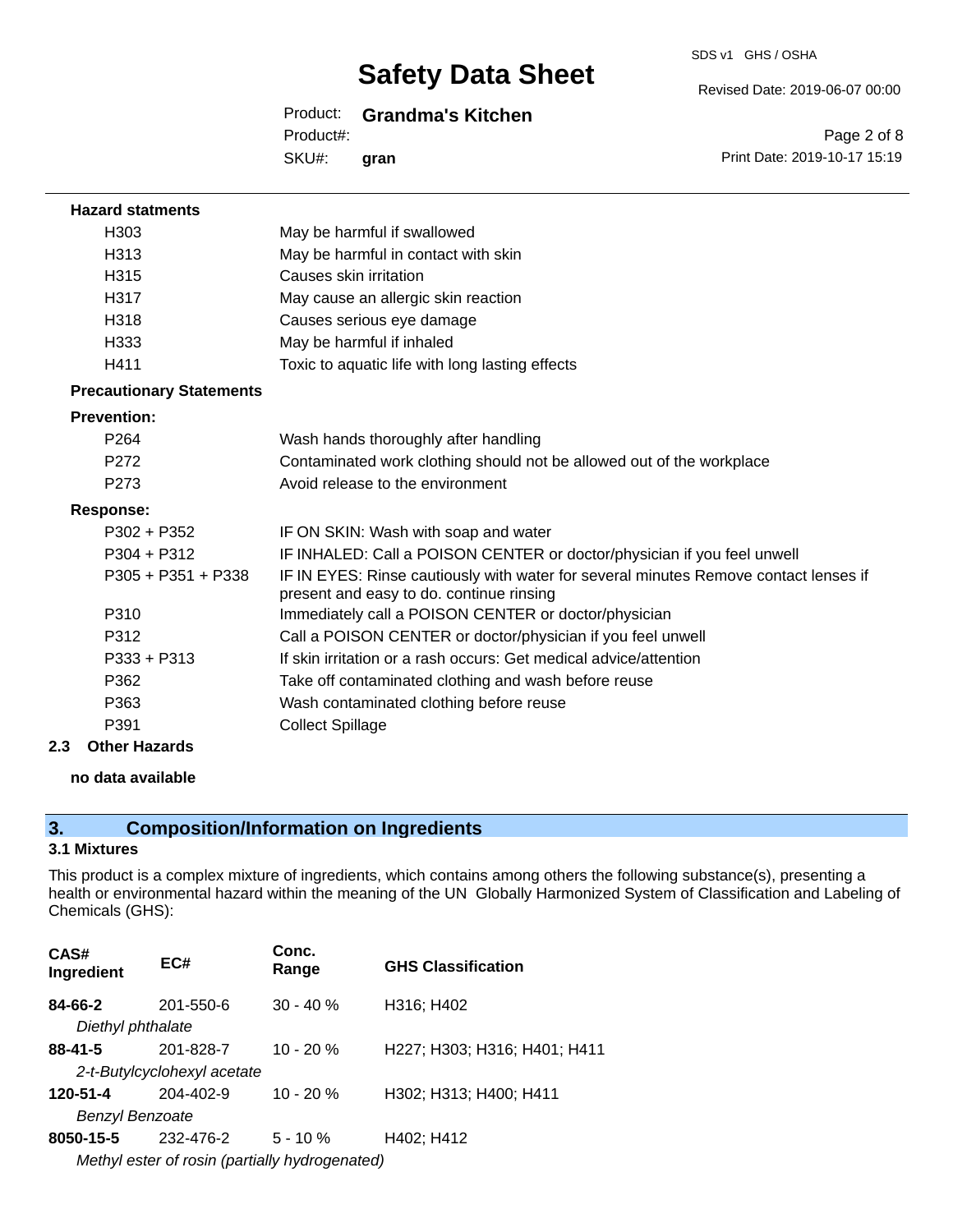SDS v1 GHS / OSHA

Revised Date: 2019-06-07 00:00

Print Date: 2019-10-17 15:19

Page 3 of 8

### Product: **Grandma's Kitchen**

Product#:

SKU#: **gran**

| CAS#<br>Ingredient    | EC#                        | Conc.<br>Range | <b>GHS Classification</b>          |
|-----------------------|----------------------------|----------------|------------------------------------|
| 101-39-3              | 202-938-8                  | $5 - 10%$      | H303; H317; H401                   |
|                       | alpha-Methylcinnamaldehyde |                |                                    |
| 122-97-4              | 204-587-6                  | $2 - 5%$       | H303; H313; H314; H318; H402       |
|                       | 3-Phenyl-1-propanol        |                |                                    |
| $91 - 64 - 5$         | 202-086-7                  | $2 - 5%$       | H302; H317; H402                   |
| Coumarin              |                            |                |                                    |
| $97 - 53 - 0$         | 202-589-1                  | $2 - 5%$       | H303; H316; H317; H319; H401       |
| Eugenol               |                            |                |                                    |
| $105 - 53 - 3$        | 203-305-9                  | $1 - 2%$       | H227; H319; H402                   |
| Diethyl malonate      |                            |                |                                    |
| 104-55-2              | 203-213-9                  | $1 - 2%$       | H303; H312; H315; H317; H319; H401 |
| Cinnamal              |                            |                |                                    |
| 103-26-4              | 203-093-8                  | $1 - 2 \%$     | H303; H317                         |
| Methyl cinnamate      |                            |                |                                    |
| 100-51-6              | 202-859-9                  | $1 - 2 \%$     | H302; H313; H319                   |
| <b>Benzyl Alcohol</b> |                            |                |                                    |

See Section 16 for full text of GHS classification codes

See Section 16 for full text of GHS classification codes which where not shown in section 2

Total Hydrocarbon Content (%  $w/w$ ) = 0.28

| 4.<br><b>First Aid Measures</b>                                                   |                                                                                                               |  |
|-----------------------------------------------------------------------------------|---------------------------------------------------------------------------------------------------------------|--|
| <b>Description of first aid measures</b><br>4.1                                   |                                                                                                               |  |
| Inhalation:                                                                       | Remove from exposure site to fresh air and keep at rest.<br>Obtain medical advice.                            |  |
| <b>Eye Exposure:</b>                                                              | Flush immediately with water for at least 15 minutes.<br>Contact physician if symptoms persist.               |  |
| <b>Skin Exposure:</b>                                                             | Remove contaminated clothes. Wash thoroughly with water (and soap).<br>Contact physician if symptoms persist. |  |
| Ingestion:                                                                        | Rinse mouth with water and obtain medical advice.                                                             |  |
| Most important symptoms and effects, both acute and delayed<br>4.2                |                                                                                                               |  |
| <b>Symptoms:</b>                                                                  | no data available                                                                                             |  |
| Risks:                                                                            | Refer to Section 2.2 "Hazard Statements"                                                                      |  |
| Indication of any immediate medical attention and special treatment needed<br>4.3 |                                                                                                               |  |
| Treatment:                                                                        | Refer to Section 2.2 "Response"                                                                               |  |

| 5. | <b>Fire-Fighting measures</b> |  |
|----|-------------------------------|--|
|    |                               |  |

### **5.1 Extinguishing media**

| Suitable:         | Carbon dioxide (CO2), Dry chemical, Foam          |
|-------------------|---------------------------------------------------|
| <b>Unsuitable</b> | Do not use a direct water jet on burning material |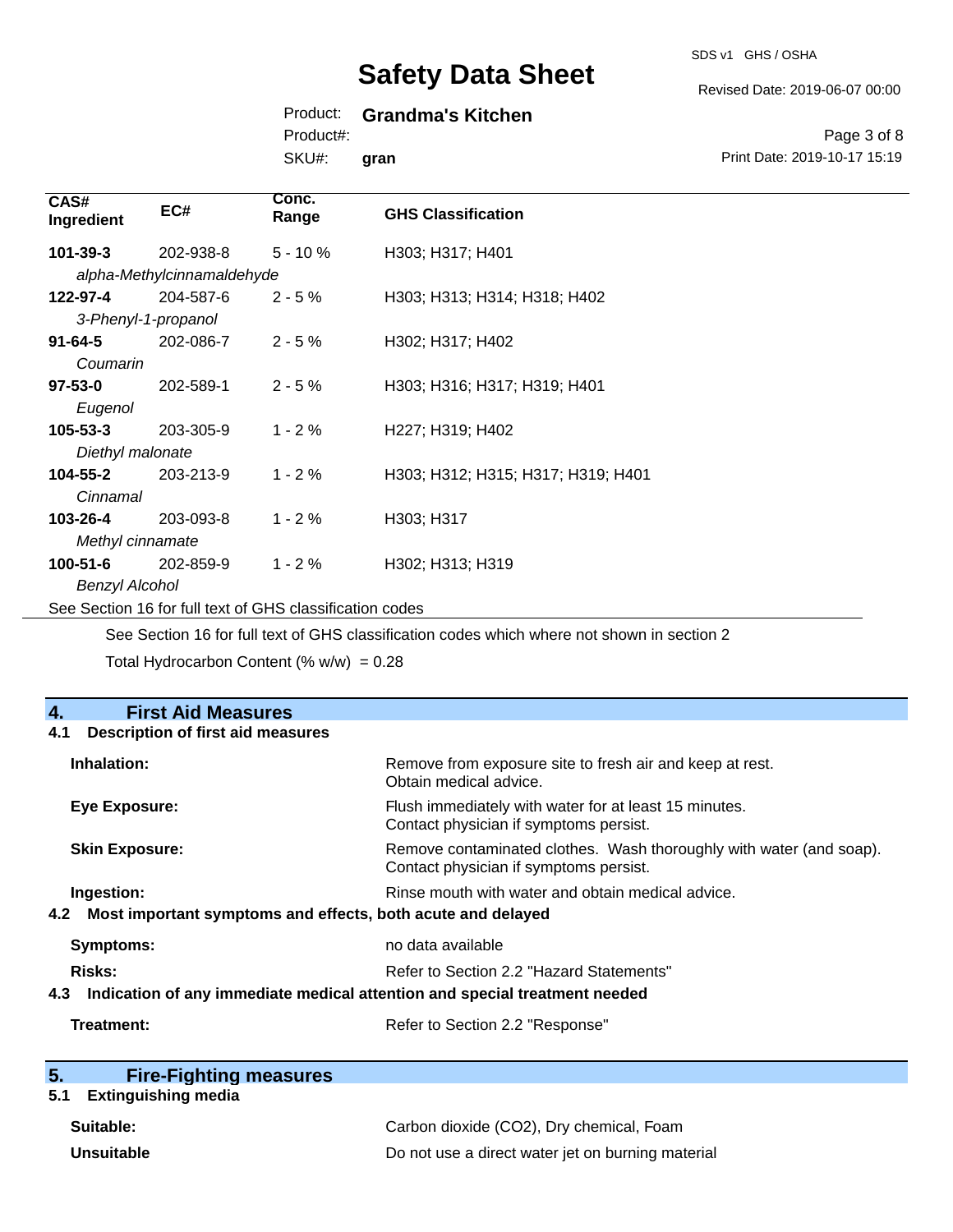SDS v1 GHS / OSHA

Revised Date: 2019-06-07 00:00

Product: **Grandma's Kitchen**

SKU#: Product#: **gran**

Page 4 of 8 Print Date: 2019-10-17 15:19

#### **5.2 Special hazards arising from the substance or mixture**

**During fire fighting:** Water may be ineffective

#### **5.3 Advice for firefighters**

**Further information:** Standard procedure for chemical fires

#### **6. Accidental Release Measures**

#### **6.1 Personal precautions, protective equipment and emergency procedures**

Avoid inhalation and contact with skin and eyes. A self-contained breathing apparatus is recommended in case of a major spill.

#### **6.2 Environmental precautions**

Keep away from drains, soil, and surface and groundwater.

#### **6.3 Methods and materials for containment and cleaning up**

Clean up spillage promptly. Remove ignition sources. Provide adequate ventilation. Avoid excessive inhalation of vapors. Gross spillages should be contained by use of sand or inert powder and disposed of according to the local regulations.

#### **6.4 Reference to other sections**

Not Applicable

#### **7. Handling and Storage**

#### **7.1 Precautions for safe handling**

Apply according to good manufacturing and industrial hygiene practices with proper ventilation. Do not drink, eat or smoke while handling. Respect good personal hygiene.

#### **7.2 Conditions for safe storage, including any incompatibilities**

Store in a cool, dry and ventilated area away from heat sources and protected from light in tightly closed original container. Avoid uncoated metal container. Keep air contact to a minimum.

#### **7.3 Specific end uses**

No information available

#### **8. Exposure Controls/Personal Protection**

#### **8.1 Control parameters**

**Exposure Limits: Component** ACGIH TWA ppm STEL ppm TWA ppm STEL ppm ACGIH **OSHA** OSHA **84-66-2** *Diethyl phthalate* 5 **Engineering Controls:** Use local exhaust as needed.

#### **8.2 Exposure controls - Personal protective equipment**

| Eye protection:                | Tightly sealed goggles, face shield, or safety glasses with brow guards and side shields, etc.<br>as may be appropriate for the exposure |
|--------------------------------|------------------------------------------------------------------------------------------------------------------------------------------|
| <b>Respiratory protection:</b> | Avoid excessive inhalation of concentrated vapors. Apply local ventilation where appropriate.                                            |
| <b>Skin protection:</b>        | Avoid Skin contact. Use chemically resistant gloves as needed.                                                                           |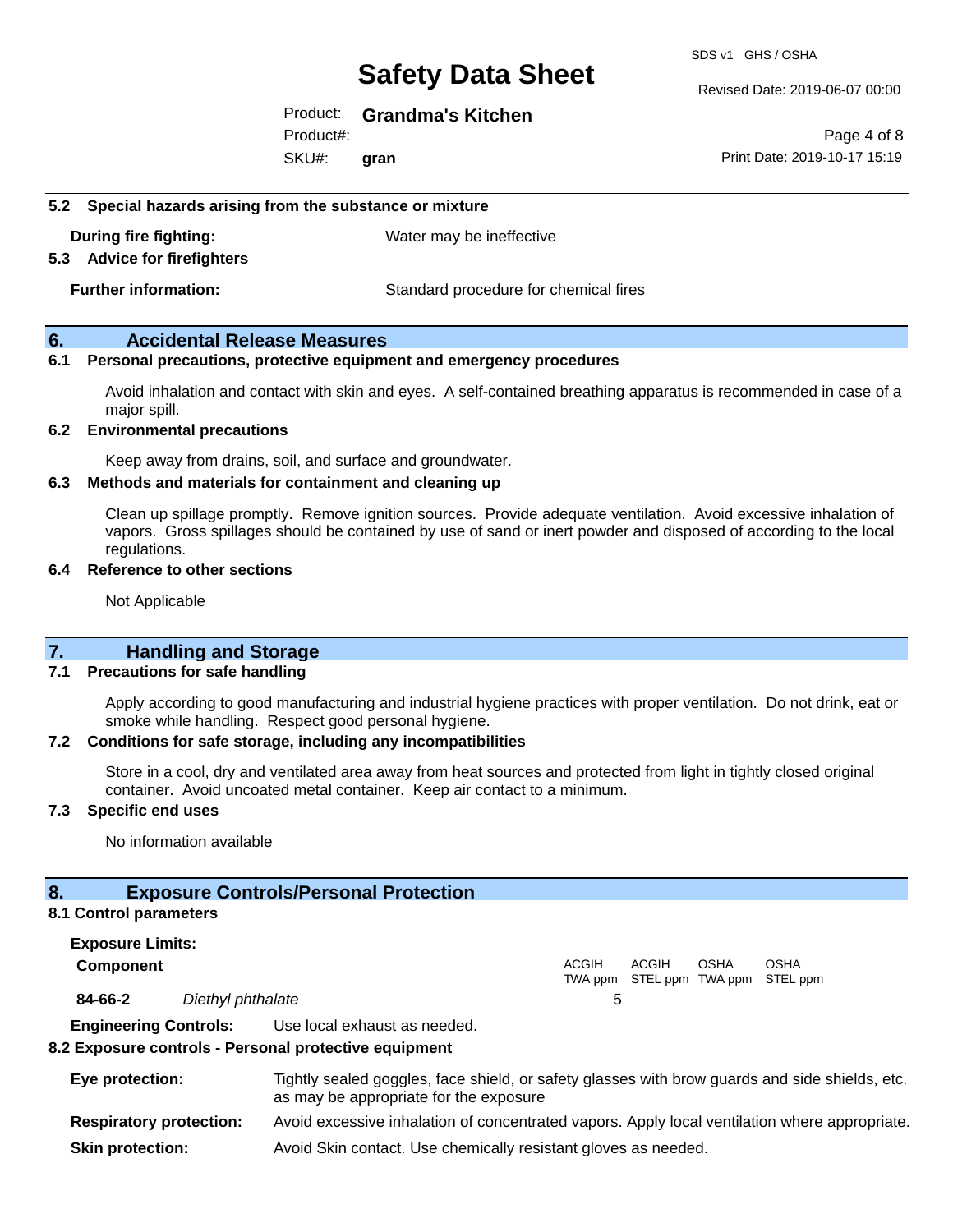Revised Date: 2019-06-07 00:00

Product: **Grandma's Kitchen** Product#:

SKU#: **gran**

Page 5 of 8 Print Date: 2019-10-17 15:19

### **9. Physical and Chemical Properties**

#### **9.1 Information on basic physical and chemical properties**

| <b>Appearance:</b>           | Liquid                            |
|------------------------------|-----------------------------------|
| Odor:                        | Conforms to Standard              |
| Color:                       | Yellow Tint to Pale Yellow (G1-4) |
| <b>Viscosity:</b>            | Liquid                            |
| <b>Freezing Point:</b>       | Not determined                    |
| <b>Boiling Point:</b>        | Not determined                    |
| <b>Melting Point:</b>        | Not determined                    |
| <b>Flashpoint (CCCFP):</b>   | >200 F (93.33 C)                  |
| <b>Auto flammability:</b>    | Not determined                    |
| <b>Explosive Properties:</b> | None Expected                     |
| <b>Oxidizing properties:</b> | None Expected                     |
| Vapor Pressure (mmHg@20 C):  | 0.0386                            |
| %VOC:                        | 0.04                              |
| Specific Gravity @ 25 C:     | 1.0580                            |
| Density @ 25 C:              | 1.0550                            |
| Refractive Index @ 20 C:     | 1.5130                            |
| Soluble in:                  | Oil                               |

### **10. Stability and Reactivity**

| <b>10.1 Reactivity</b>                  | None                                               |
|-----------------------------------------|----------------------------------------------------|
| <b>10.2 Chemical stability</b>          | Stable                                             |
| 10.3 Possibility of hazardous reactions | None known                                         |
| <b>10.4 Conditions to avoid</b>         | None known                                         |
| 10.5 Incompatible materials             | Strong oxidizing agents, strong acids, and alkalis |
| 10.6 Hazardous decomposition products   | None known                                         |

| 11. | <b>Toxicological Information</b>  |  |
|-----|-----------------------------------|--|
|     | <b>11.1 Toxicological Effects</b> |  |

Acute Toxicity Estimates (ATEs) based on the individual Ingredient Toxicity Data utilizing the "Additivity Formula"

| Acute toxicity - Oral - (Rat) mg/kg          | (LD50: 2920.7543) May be harmful if swallowed            |
|----------------------------------------------|----------------------------------------------------------|
| Acute toxicity - Dermal - (Rabbit) mg/kg     | (LD50: 2797.8095) May be harmful in contact with skin    |
| Acute toxicity - Inhalation - (Rat) mg/L/4hr | (LD50: 23.7781) May be harmful if inhaled                |
| <b>Skin corrosion / irritation</b>           | May be harmful if inhaled                                |
| Serious eye damage / irritation              | Causes serious eye damage                                |
| <b>Respiratory sensitization</b>             | Not classified - the classification criteria are not met |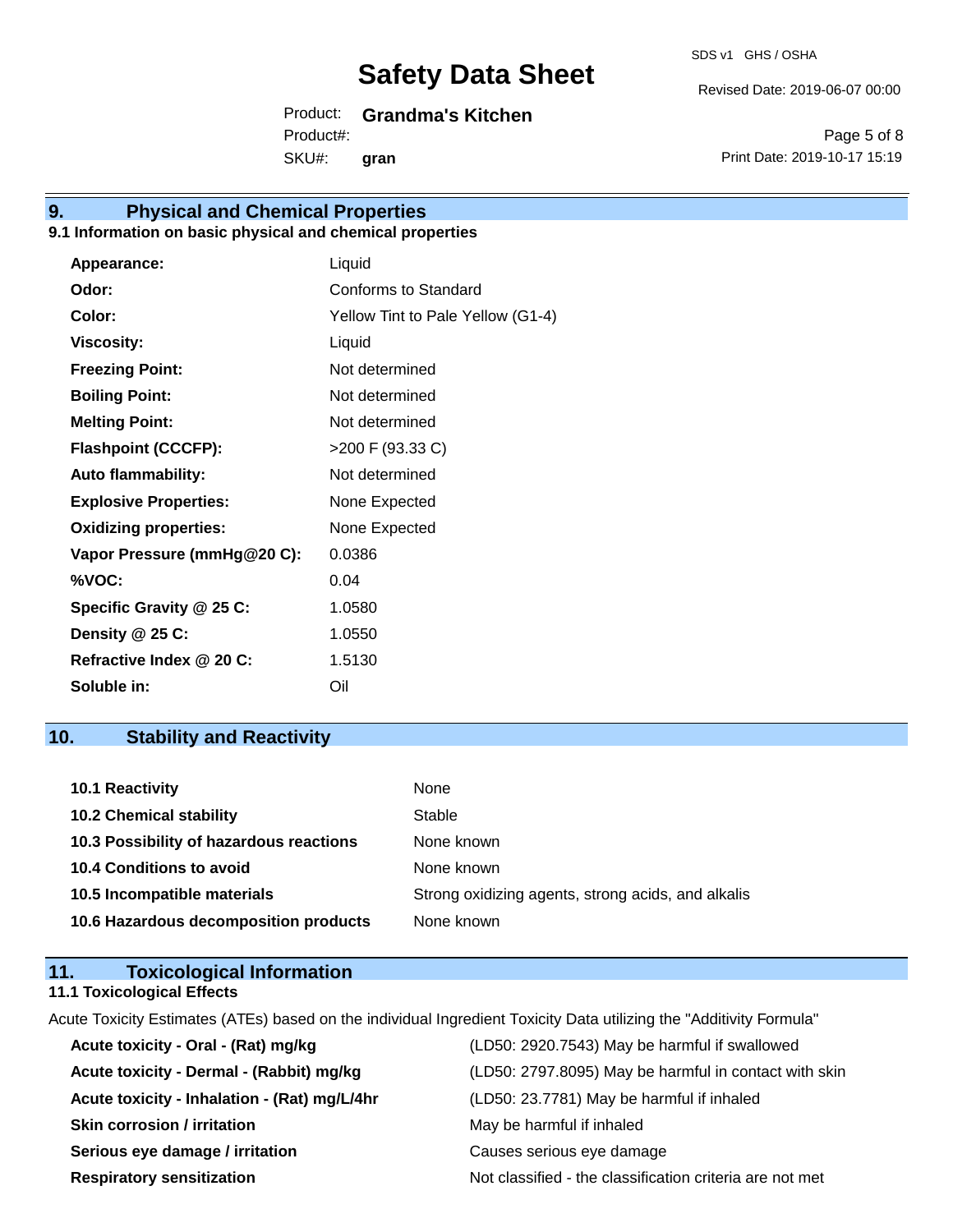SDS v1 GHS / OSHA

Revised Date: 2019-06-07 00:00

Product: **Grandma's Kitchen**

SKU#: Product#: **gran**

Page 6 of 8 Print Date: 2019-10-17 15:19

| <b>Skin sensitization</b>                          | May cause an allergic skin reaction                      |
|----------------------------------------------------|----------------------------------------------------------|
| <b>Germ cell mutagenicity</b>                      | Not classified - the classification criteria are not met |
| Carcinogenicity                                    | Not classified - the classification criteria are not met |
| <b>Reproductive toxicity</b>                       | Not classified - the classification criteria are not met |
| Specific target organ toxicity - single exposure   | Not classified - the classification criteria are not met |
| Specific target organ toxicity - repeated exposure | Not classified - the classification criteria are not met |
| <b>Aspiration hazard</b>                           | Not classified - the classification criteria are not met |

| ______________________________<br><b>12.1 Toxicity</b> |                                                          |  |  |
|--------------------------------------------------------|----------------------------------------------------------|--|--|
| <b>Acute acquatic toxicity</b>                         | Not classified - the classification criteria are not met |  |  |
| <b>Chronic acquatic toxicity</b>                       | Toxic to aquatic life with long lasting effects          |  |  |
| <b>Toxicity Data on soil</b>                           | no data available                                        |  |  |
| <b>Toxicity on other organisms</b>                     | no data available                                        |  |  |
| 12.2 Persistence and degradability                     | no data available                                        |  |  |
| 12.3 Bioaccumulative potential                         | no data available                                        |  |  |
| 12.4 Mobility in soil                                  | no data available                                        |  |  |
| 12.5 Other adverse effects                             | no data available                                        |  |  |

#### **13. Disposal Conditions**

**12. Ecological Information** 

#### **13.1 Waste treatment methods**

Do not allow product to reach sewage systems. Dispose of in accordance with all local and national regulations. Send to a licensed waste management company.The product should not be allowed to enter drains, water courses or the soil. Do not contaminate ponds, waterways or ditches with chemical or used container.

### **14. Transport Information**

| <b>Marine Pollutant</b>                                       | Yes. Ingredient of greatest environmental impact:<br>88-41-5 : (10 - 20 %) : 2-t-Butylcyclohexyl acetate |              |                                     |                 |        |
|---------------------------------------------------------------|----------------------------------------------------------------------------------------------------------|--------------|-------------------------------------|-----------------|--------|
| <b>Regulator</b>                                              |                                                                                                          | <b>Class</b> | <b>Pack Group</b>                   | <b>Sub Risk</b> | UN-nr. |
| U.S. DOT (Non-Bulk)                                           |                                                                                                          |              | Not Regulated - Not Dangerous Goods |                 |        |
| <b>Chemicals NOI</b>                                          |                                                                                                          |              |                                     |                 |        |
| <b>ADR/RID (International Road/Rail)</b>                      |                                                                                                          |              |                                     |                 |        |
| <b>Environmentally Hazardous</b><br>Substance, Liquid, n.o.s. |                                                                                                          | 9            | Ш                                   |                 | UN3082 |
| <b>IATA (Air Cargo)</b>                                       |                                                                                                          |              |                                     |                 |        |
| <b>Environmentally Hazardous</b><br>Substance, Liquid, n.o.s. |                                                                                                          | 9            | Ш                                   |                 | UN3082 |
| IMDG (Sea)                                                    |                                                                                                          |              |                                     |                 |        |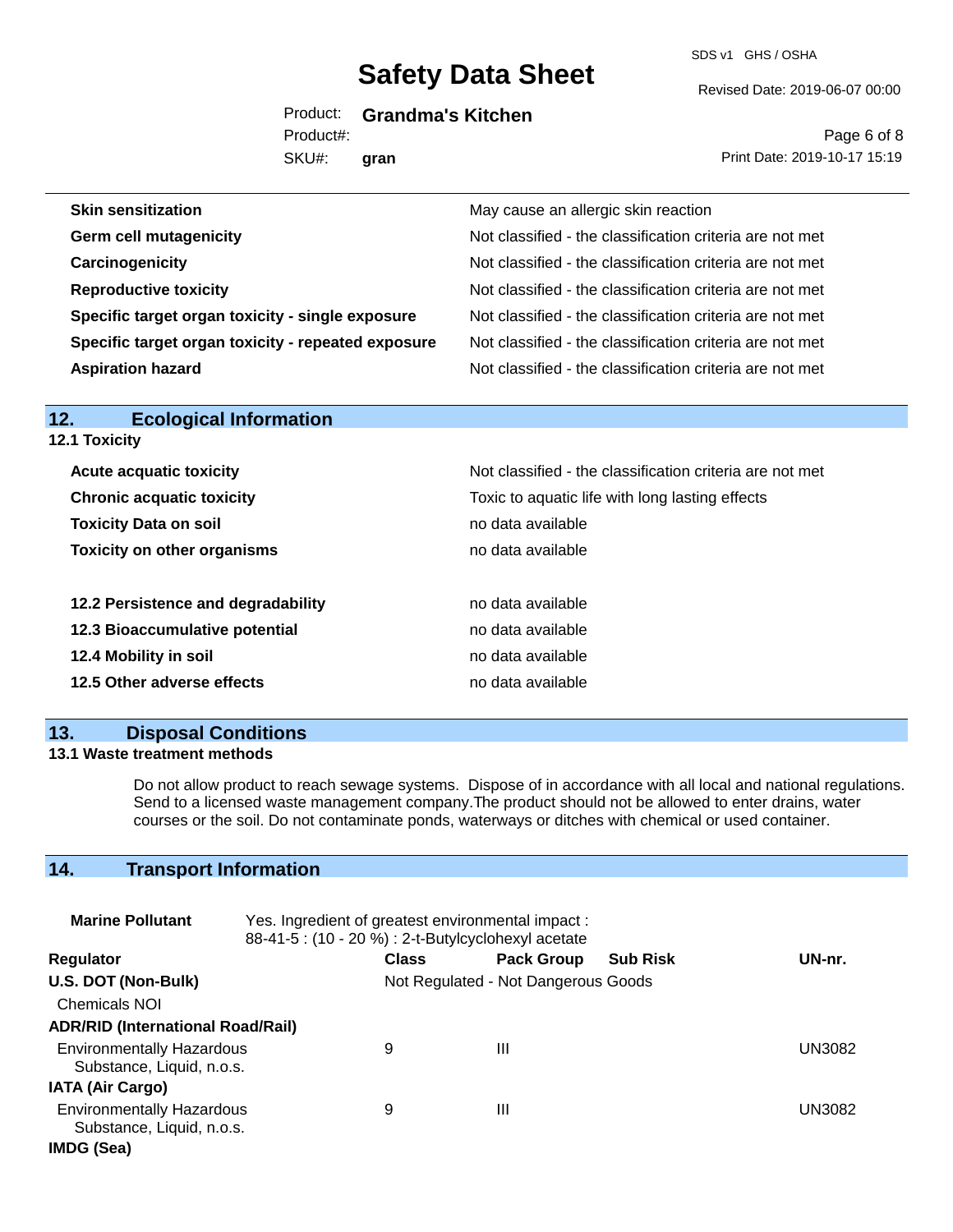SDS v1 GHS / OSHA

Revised Date: 2019-06-07 00:00

|                                                                                                                                                       | Product:<br>Product#: |      | <b>Grandma's Kitchen</b>                                                                                       |                                             |
|-------------------------------------------------------------------------------------------------------------------------------------------------------|-----------------------|------|----------------------------------------------------------------------------------------------------------------|---------------------------------------------|
|                                                                                                                                                       | SKU#:                 | gran |                                                                                                                | Page 7 of 8<br>Print Date: 2019-10-17 15:19 |
| <b>Environmentally Hazardous</b><br>Substance, Liquid, n.o.s.                                                                                         |                       | 9    | Ш                                                                                                              | <b>UN3082</b>                               |
| 15.<br><b>Regulatory Information</b><br><b>U.S. Federal Regulations</b>                                                                               |                       |      |                                                                                                                |                                             |
| <b>TSCA (Toxic Substance Control Act)</b>                                                                                                             |                       |      | All components of the substance/mixture are listed or exempt                                                   |                                             |
| 40 CFR(EPCRA, SARA, CERCLA and CAA)<br>84-66-2<br>$201 - 550 - 6$ 30 - 40 %                                                                           |                       |      | This product contains the following components:<br>Diethyl phthalate                                           |                                             |
| <b>U.S. State Regulations</b>                                                                                                                         |                       |      |                                                                                                                |                                             |
| <b>California Proposition 65 Warning</b><br>202-345-4 0.01 - 0.1%<br>94-59-7<br>93-15-2<br>$202 - 223 - 0 \leq 35$ ppm<br><b>Canadian Regulations</b> |                       |      | This product contains the following components:<br>Safrole (Natural Source)<br>Methyl Eugenol (Natural Source) |                                             |
| <b>DSL</b>                                                                                                                                            |                       |      | 100.00% of the components are listed or exempt.                                                                |                                             |

#### **16. Other Information**

#### **GHS H-Statements referred to under section 3 and not listed in section 2**

| H227 : Combustible liquid<br>H312 : Harmful in contact with skin<br>H316 : Causes mild skin irritation<br>H319 : Causes serious eye irritation<br>H401 : Toxic to aquatic life<br>H412 : Harmful to aquatic life with long lasting effects | H302 : Harmful if swallowed<br>H314 : Causes severe skin burns and eye damage<br>H317 : May cause an allergic skin reaction<br>H400 : Very Toxic to aquatic life<br>H402 : Harmful to aquatic life |
|--------------------------------------------------------------------------------------------------------------------------------------------------------------------------------------------------------------------------------------------|----------------------------------------------------------------------------------------------------------------------------------------------------------------------------------------------------|
| <b>Total Fractional Values</b>                                                                                                                                                                                                             | Risk                                                                                                                                                                                               |
| (TFV) Risk                                                                                                                                                                                                                                 | (TFV)                                                                                                                                                                                              |
| (210.28) Acute Toxicity Inhalation, Category 5                                                                                                                                                                                             | (15.61) Sensitization, Skin, Category 1A                                                                                                                                                           |
| (11.95) Aquatic Chronic Toxicity, Category 3                                                                                                                                                                                               | (10.43) Skin Corrosion/Irritation, Category 3                                                                                                                                                      |
| (6.50) Sensitization, Skin, Category 1B                                                                                                                                                                                                    | (5.26) Eye Damage/Eye Irritation, Category 2A                                                                                                                                                      |
| (4.66) Skin Corrosion/Irritation, Category 2                                                                                                                                                                                               | (1.79) Acute Toxicity Dermal, Category 5                                                                                                                                                           |
| (1.71) Acute Toxicity Oral, Category 5                                                                                                                                                                                                     | (1.53) Aquatic Chronic Toxicity, Category 4                                                                                                                                                        |
| (1.50) Eye Damage/Eye Irritation, Category 1                                                                                                                                                                                               | (1.16) Aquatic Chronic Toxicity, Category 2                                                                                                                                                        |

#### Remarks

This safety data sheet is based on the properties of the material known to WellingtonFragrance at the time the data sheet was issued. The safety data sheet is intended to provide information for a health and safety assessment of the material and the circumstances, under which it is packaged, stored or applied in the workplace. For such a safety assessment Wellington Fragrance holds no responsibility. This document is not intended for quality assurance purposes.